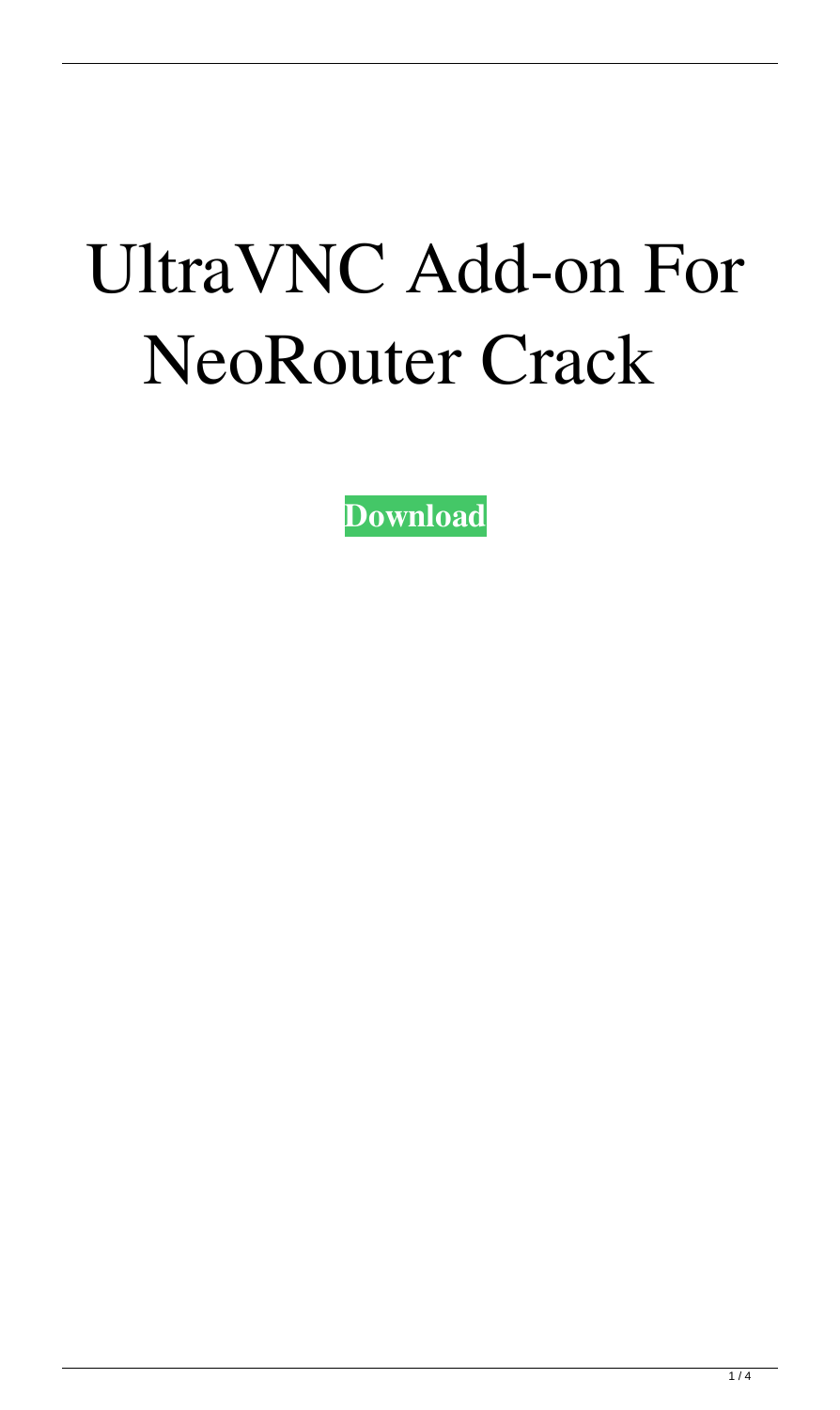#### **UltraVNC Add-on For NeoRouter Crack +**

The UltraVNC Add-on for NeoRouter is a plugin that can be implemented into the NeoRouter remote controller. By adding UltraVNC functionality, you can share your computer screen with other NeoRouter clients connected to the same server. It can also be used to control other computers from a distance. Remote desktop control for NeoRouter The UltraVNC add-on includes server (WinVNC) and client (VNC Viewer) modules. It's not possible to exclude any of them from the initial installation, but you can access the add-ons manager of NeoRouter afterward if you're interested in disabling either the server or client component. The server has to be installed on the computer that will provide remote access to other users, while the client must exist on the workstation that will be granted access and control. NeoRouter has to be restarted after the UltraVNC integration, in order to apply the modifications. Configure admin settings for the UltraVNC server The configuration panel of the UltraVNC add-on is displayed at startup automatically, so you can configure server-side admin properties. For example, you can pick the number of ports to use, disable the Java viewer (HTTP connections), allow loopback connections, and set a VNC password necessary for authentication. File transfers can be enabled. Moreover, the tool can lock the computer or log off the user when the last client disconnects. The add-on shows an icon in the taskbar notifications area while the UltraVNC server is running. You can right-click this icon to change admin properties again, add new clients by host name and ID code, terminate all clients, or close all VNC connections. Remotely access computers and transfer files in NeoRouter We haven't had any trouble with integrating the UltraVNC add-on into NeoRouter in our tests. However, the desktop connections were not powerful enough, even when two computers were in the same local network, since the remote PC responded to commands slowly. Otherwise, UltraVNC Add-on for NeoRouter comes packed with the necessary features for adding remote control and file transfer functionality for NeoRouter users. UsersSoft Pro 9.1.0.2 UsersSoft Pro 9.1.0.2 is a product for data exchange that enables users of NeoRouter mobile phone devices to remotely access their files and folders stored on their computers. The program allows you to remotely control your

### **UltraVNC Add-on For NeoRouter With Registration Code [Mac/Win]**

Keyboard macros for NeoRouter clients Skins change the colors, layout, and design of all labels in the remote control. You can even apply the new skin at login or runtime. And you can make custom skins by replacing default ones. Using the Skin Editor, you can replace the entire interface with a different skin. You can also download skins from the official skins repository. Skins can be installed and uninstalled in the Help | Configure skin... menu of the client. You can also set the default skin that will be used when a client is started up, as well as a skin to use when a connection is lost. NeoRouter Addon Manager The NeoRouter Add-on Manager (NAM) is a set of scripts that enables you to configure and manage the NAM add-on, which is one of the main plugins of NeoRouter. The NAM is managed via an API and can be accessed by other applications to modify settings, uninstall/reinstall add-ons, and perform more advanced operations. NeoRouter Addon Manager (NAM) feature list NAM is packed with lots of useful features. Among other things, you can start or stop the server, install or uninstall add-ons, change their properties, and view their description. In addition, NAM can automatically remove add-ons that are no longer needed after a short time. There is a NAM tutorial on the official wiki. NeoRouter Addon Manager (NAM) screenshots The following screenshots were taken from our tests with NAM. Create a new add-on Activate and deactivate add-ons View add-on features Open menu and go to Preferences... Show all add-ons Add new addon Connect to a server Update settings Find add-ons Delete add-on NeoRouter Add-on Manager's user guide The following screenshots were taken from our tests with NAM. Modify server properties Select the add-on you want to modify Set the host, port, and credentials for the server Check or uncheck the option to automatically start the server Set the number of virtual desktop connections Activate or deactivate the server Select the add-on you want to modify Modify add-on settings Update add-on 77a5ca646e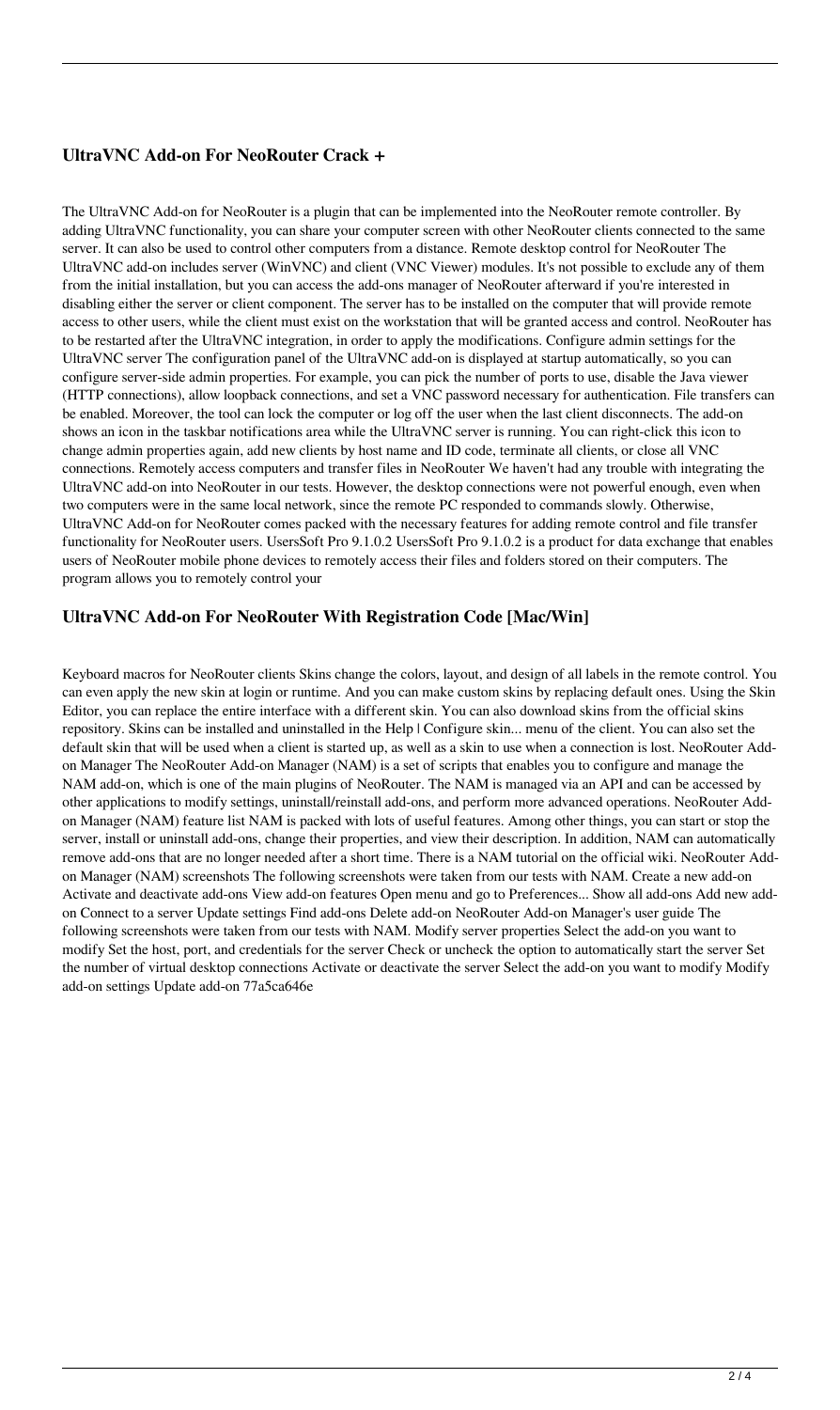#### **UltraVNC Add-on For NeoRouter Crack+**

UltraVNC is an open source VNC server and viewer that can be downloaded free of charge. The tool enables you to share the current computer screen on a Windows or Linux system with another user. The server component can be installed on up to one computer, while a client is required on all the other computers that will be granted access. Key features: Full screen sharing The tool can be used to remote control any Windows or Linux computer with a VNC viewer, including smartphones and tablets. You can browse the files on the workstation and control it with the mouse and keyboard. However, users on other workstations need to be logged into the server to view it. You can easily join the computer's desktop on the remote user's screen. Remote control for other computers The UltraVNC client can be installed on any Windows or Linux computer to enable you to control the screen of another computer running a VNC viewer. The user can navigate with the mouse and use the keyboard. The server component is only needed on the workstation that will provide remote access. File transfers and sharing with UltraVNC The remote access functionality is suitable for transferring files to other users, be it small or large in size. The file transfer can be used to stream videos, images, and audio as well. You can control the transfer with the mouse or keyboard or just observe its progress. How to install UltraVNC add-on for NeoRouter? UltraVNC server Install the required client files on any Linux or Windows machine where you plan to use the tool. You can find the installation packages in the download section of the UltraVNC website. If you want to start the server on the machine that will be connected to other computers, install the server component. You can select the port that the server will use, disable the Java viewer, and set a password for the admin interface. After the installation, reboot the machine. UltraVNC viewer You can download the required viewer files for Windows or Linux computers from the UltraVNC website. In case you're using Linux, the downloads will be provided in the package archive, while the same goes for the viewer for Windows. Install the files on your workstation that will be granted remote access. You can use the tool to share the screen, mouse, keyboard, and clipboard with another user. The UltraVNC viewer can be used on smartphones and tablets as well. How to access the configuration panel of UltraVNC? The configuration panel

#### **What's New In UltraVNC Add-on For NeoRouter?**

UltraVNC is a powerful free VNC client that works great over a local network. It is easy to install and use. As a Live-Switch user since the project started, there are several aspects of using a switch that I find difficult to get used to. The VLAN scope, control interfaces, and stacking multiple switches together are some of my favorite parts of the project, but the easiest part to forget to look at is service load balancing. In this post I'll go over what I think is the most important tool to look at when evaluating a Live-Switch solution. I'll cover these topics: 1. Load Balancing 2. Mac-Based Virtualized Switches 3. Threat Protection 4. Application-Based Virtualization In this project I used three switches, two H3C GXLs and one MikroTik 1143G, but to keep things simple I'll limit my discussion to the 1143G. This will also give me the opportunity to discuss why I chose to go with MikroTik instead of Cisco and Juniper. In the following sections I'll go over each tool in turn and provide a brief analysis of its strengths and weaknesses. 1. Load Balancing Live-Switch provides a product called Load Balancer. Using this product you can ensure that any incoming traffic hits the same physical switch. The problem is that in a heterogeneous environment such as this one the switch cannot just turn on or off VLANs, it must be configured to switch between VLANs. Let's look at this in a bit more detail. The easiest way to visualize load balancing in a VLAN context is to use the diagram below. Here I have a situation where I have two VLANs configured on a switch, VLAN 1 and VLAN 2. We can see that there are multiple devices that are connected to the physical switch. We can also see that we have a web server on each of the physical servers in our configuration. Note that the IP addresses and DNS servers for each server are pointing to the H3C GXL that is hosting the VLAN 1 and VLAN 2 switches. The live-switch also needs to be configured to do load balancing. In the properties of the Live-Switch we can set a weight for each VLAN. In this example we would set the weights for each VLAN to be equal. If we wanted VLAN 1 to be able to handle twice as much traffic as VLAN 2 we could adjust the weights accordingly. By default, the VLAN 1 weight would be set to 100 and the VLAN 2 weight would be set to 0. We would then tell the Live-Switch to balance the load. One of the first things I noticed about Live-Switch when working with it was that the GUI was very slow. The GUI is made up of a tree control that shows all the VLANs that are